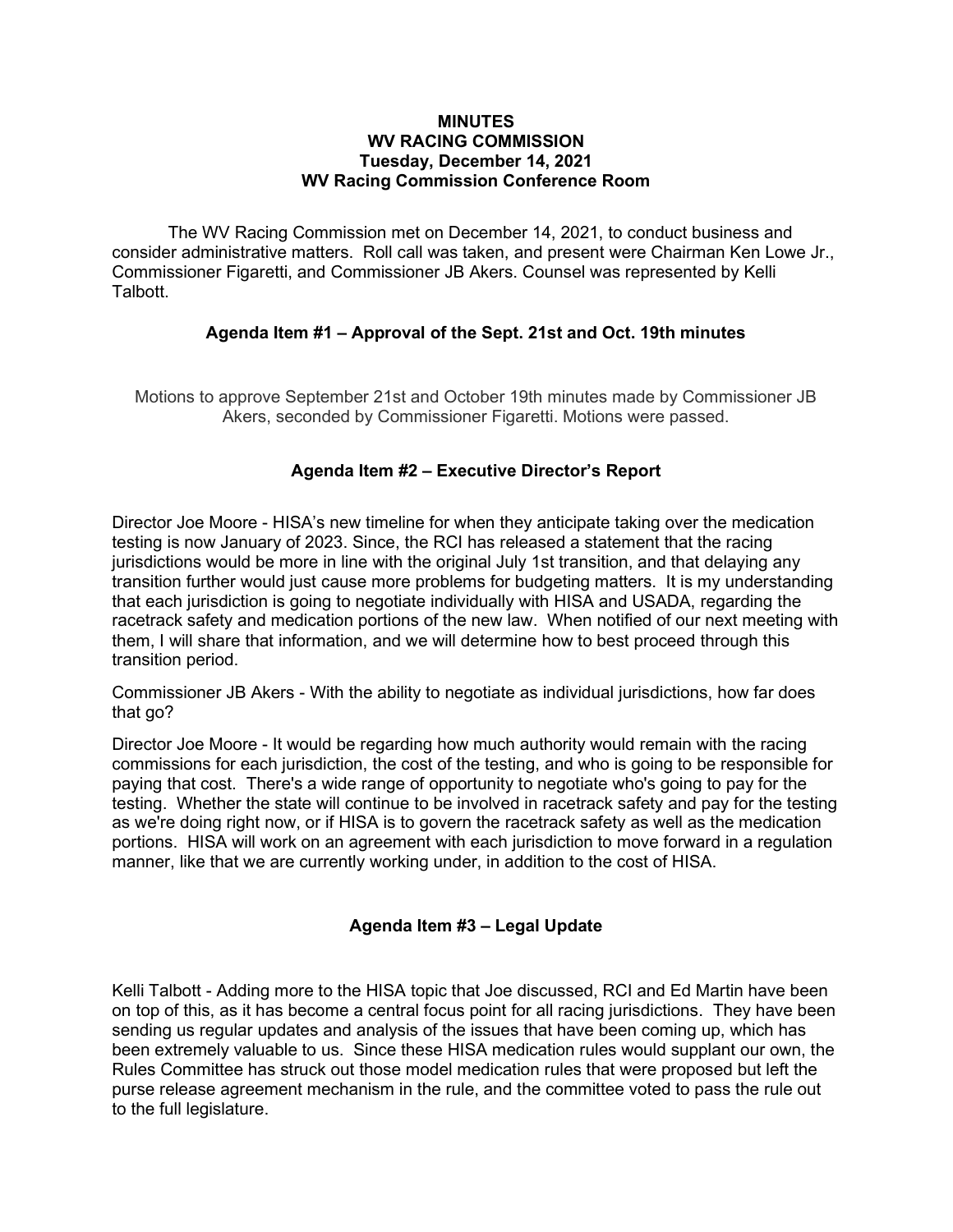## Agenda Item #4 – Request to Amend Retirement Plan for Backstretch Personnel

Director Joe Moore - Agenda item number four is a request to amend the retirement plan for backstretch personnel. This request came to us directly from the Mountaineer Park HBPA, and Mike Lloyd is on the phone today and prepared to discuss amendments with the commission.

Mike Lloyd - I am presenting on behalf of the administrative committee of the Backstretch Retirement Plan, joining me is Jana Tetrault (Mountaineer Park HPBA) and Maria Catignani (Charles Town HPBA). The first part of what we'd like you all to consider is simply a restatement of the plan. We have six amendments that are being incorporated into the plan. Over the last seven years the plan has been amended and these amendments are being incorporated into a new version of the plan. The plan is also being cleaned up to take out things that no longer apply (that maybe applied in past years), also issues such as typos and cross references. The second part relates to moving this plan to a participant directed and daily value plan, which you all approved. The organizations that will be doing the administrative work will require engagement documents to be signed and we will present them when we receive the final copies. There is one issue that I believe merits special attention, and that relates to the eligibility request that we received recently, regarding plan eligibility for the health service providers such as farriers or veterinarians. It was denied by the administrative committee, and I have forwarded the reasons to Mr. Moore.

Maria Catignani (Charles Town HPBA) - Our board of directors was not in favor of the eligibility requests, since it has historically never been done. This program was in place as early as 2001, was rewritten in 2009, and the new plan began in 2010, which also did not permit eligibility for the health service providers. The board decided that it was best to remain consistent with our historical position.

Jana Tetrault (Mountaineer Park HPBA) - The intent of the plan was to cover people who worked on the backside day to day with the horses. The requestees are at a completely different tier in terms of financial income and did not fit into the original intent of the plan. Therefore, they should not be included in the plan.

Commissioner JB Akers – Is this something that must be done before the end of the calendar year?

Mike Lloyd - It is not something that needs to be done by year end.

Motion to table request made by Commissioner JB Akers, seconded by Commissioner Figaretti. Motion passes.

## Agenda Item #5 – PENN ADW LLC Requests 2022 ADW Renewal

Director Joe Moore - PENN ADW LLC requests their 2022 ADW renewal. I've submitted to you their renewal request. They have indicated that some of the information on the renewal application is different than was originally submitted and provided explanation for that. Unless there are any questions, I would recommend we approve PENN ADW LLC's 2022 ADW renewal request.

Motion to approve request made by Commissioner JB Akers, seconded by Commissioner Figaretti. Motion passes.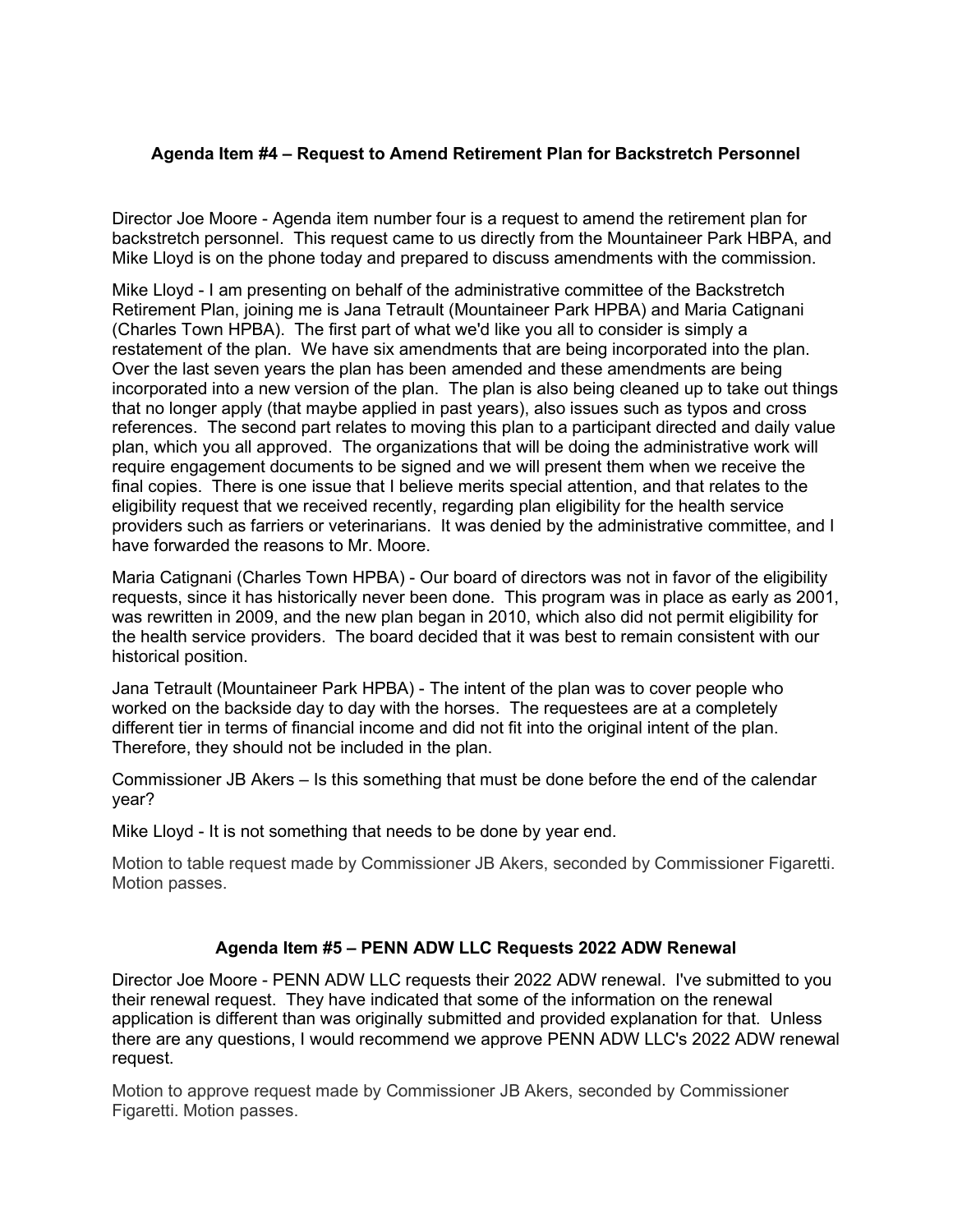# Agenda Item #6 – TVG Requests 2022 ADW Renewal

Director Joe Moore - TVG requests their 2022 ADW renewal license. I've submitted to you their renewal request. They've indicated that the information contained in this renewal request has not changed from their original application submission. Unless there are any questions regarding their application, I would recommend it for approval.

Motion to approve request made by Commissioner JB Akers, seconded by Commissioner Figaretti. Motion passes.

## Agenda Item #7 – NYRA Bets Requests 2022 ADW Renewal

Director Joe Moore - NYRA Bets requests their 2022 ADW renewal. NYRA had submitted their renewal application for our review, and they have indicated that there have been some changes in the information since their original submission in February of 2021. They provided you an appendix of those changes in their management and operations. Unless there are any questions regarding their application, I would recommend it for approval.

Motion to approve request made by Commissioner JB Akers, seconded by Commissioner Figaretti. Motion passes.

## Agenda Item #8 – CDTIC Requests 2022 ADW Renewal

Director Joe Moore - Churchill Downs Technology Initiatives Co. (common name TwinSpires) requests 2022 ADW renewal. They have submitted the application for your review indicating that there have been some changes since their original submission. They provided those in detail to you on their application. Unless there are any questions, I would recommend it for approval.

Motion to approve request made by Commissioner JB Akers, seconded by Commissioner Figaretti. Motion passes.

## Agenda Item #9 – Lien Games Racing LLC Requests 2022 ADW Renewal

Director Joe Moore - Lien Games Racing LLC requests 2022 ADW renewal. I've submitted their application for renewal to you for review. They've indicated there has been no changes in this application from their original submission. Unless you have any questions, I would recommend it for approval.

Motion to approve request made by Commissioner JB Akers, seconded by Commissioner Figaretti. Motion passes.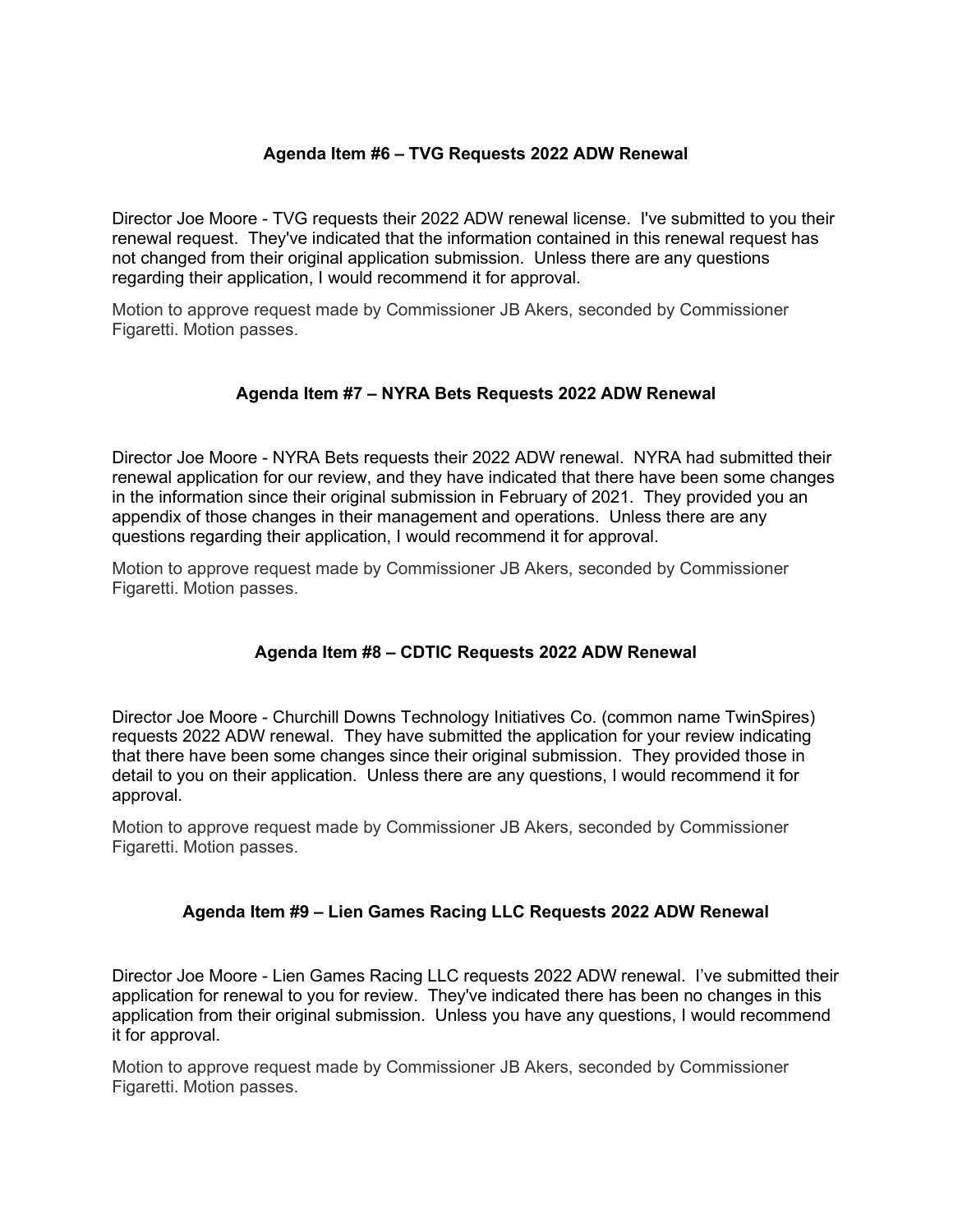#### Agenda Item #10 – MG Requests permission to operate casino on Christmas Day without Simulcast Signal

Director Joe Moore - Mardi Gras requests permission to operate the casino on Christmas Day without a simulcast signal. We got a similar request from Wheeling Island last meeting. It was brought to my attention that request came in as an umbrella from Delaware North, but we didn't address Mardi Gras part. This is their official request that they be able to operate the casino without a simulcast signal since they cannot find an available signal to broadcast on Christmas Day.

Motion to approve request made by Commissioner Figaretti, seconded by Commissioner JB Akers. Motion passes.

# Agenda Item #11 – MG Requests approval of 2022 Import/Export sites

Director Joe Moore - Mardi Gras requests approval of 2022 import and export sites. They provided those to you for your review and I would recommend them for approval.

Motion to approve request made by Commissioner JB Akers, seconded by Commissioner Figaretti. Motion passes.

## Agenda Item #12 – MG Request approval of 2022 Live Race Calendar - 263 Days

Director Joe Moore - Mardi Gras requests approval of the 2022 live race calendar. Mardi Gras submitted their live race calendar to you, including 263 days with a daily post time of 7:00 PM, Tuesday through Saturday. Special events on Memorial Day, Labor Day, and Independence Day. They would be dark on Sunday and Monday. Again, that is 263 total race days.

Motion to approve request made by Commissioner Figaretti, seconded by Commissioner JB Akers. Motion passes.

#### Agenda Item #13 – MG Requests Approval of 2022 Stakes Races

Director Joe Moore - Mardi Gras requests approval of 2022 stakes races. Mardi Gras has submitted to you their stakes races for both the juvenile stakes and the open stakes. The juvenile stakes, a \$35,000 stake, is to be completed on March 26th of 2022. The open stakes, a \$65,000 stake, is to be completed on May 28th of 2022. These stakes races are statutorily set to be paid out of the West Virginia Greyhound Breeding Development Fund. Unless there are any questions, I would recommend it for approval.

Motion to approve request made by Commissioner Figaretti, seconded by Commissioner JB Akers. Motion passes.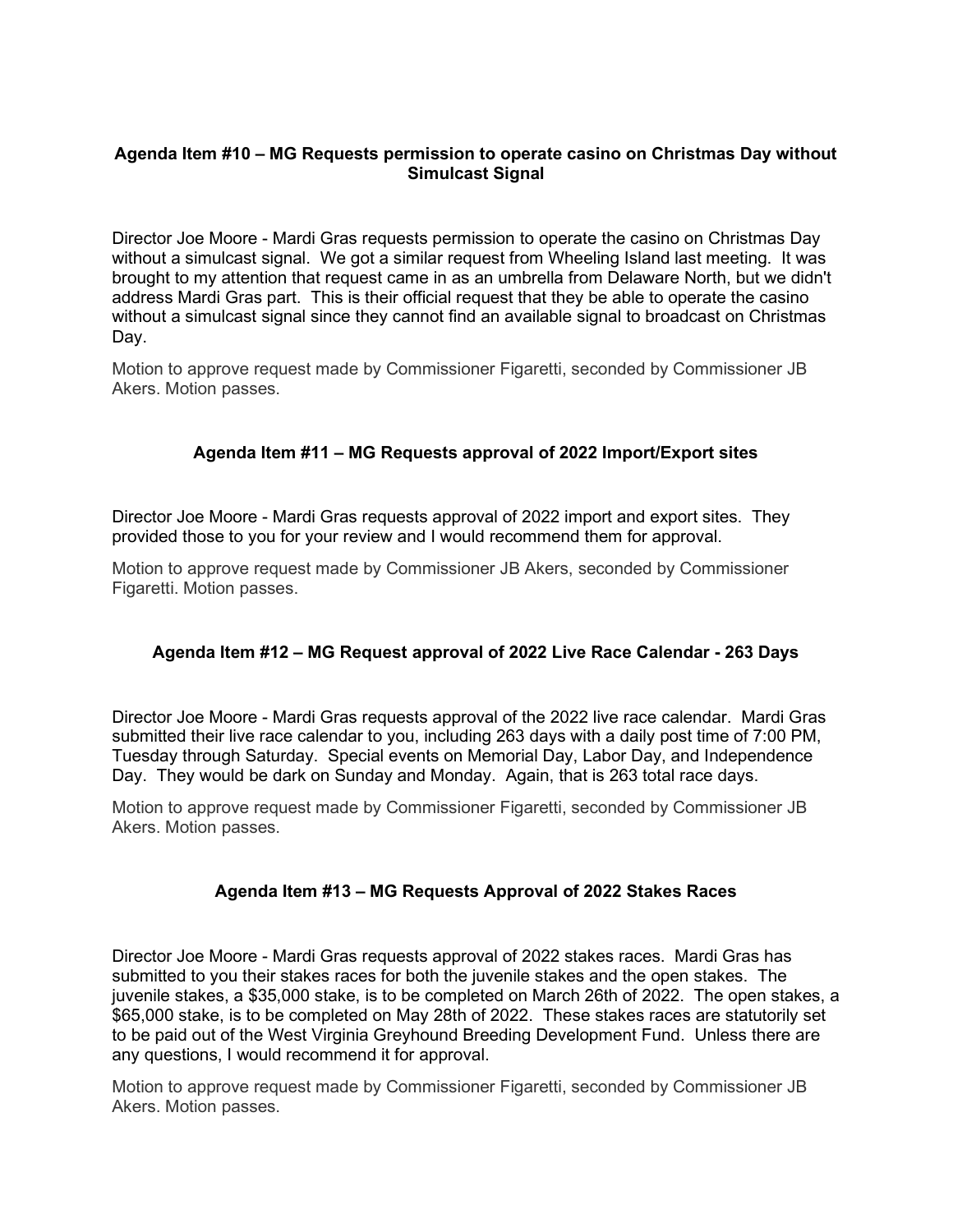# Agenda Item #14 – MG Requests Approval of 2022 Kennel Contract Agenda Item #15 – WI Requests Approval of 2022 Kennel Contract

Director Joe Moore - Mardi Gras and Wheeling Island have requests for approval of the 2022 kennel contract. The contracts are the same for Delaware North companies. Typically, we would have the signature sheet of all the kennels provided to us as well, but due to the timing of this commission meeting those signature sheets have not yet been received. We have been notified by email from the president of the West Virginia Kennel Owners Association, Steve Sarris, that its members have all agreed to this contract, and it's merely a matter of timing regarding getting the sheets returned. Unless the commission would have any questions, I would recommend agenda items 14 and 15 for your approval.

Motion to approve request made by Commissioner JB Akers, seconded by Commissioner Figaretti. Motion passes.

## Agenda Item #16 – MP Requests a reduction in 2022 Live Race Days

Director Joe Moore - Mountaineer Park requests a reduction in their 2022 live race calendar. If you recall last meeting, the commission approved the statutory mandate of 210 race days for Mountaineer Park. Since then, they've come to an agreement with their HPPA and the local tellers union to reduce the number of race days down to 135. They will have a 7:00 PM post for all evening performances, except the western Derby, which is scheduled to run August 6th, 2022, with a 2:00 PM post. Again, we've got the signature approval of all three parties with this submission.

Motion to approve request made by Commissioner JB Akers, seconded by Commissioner Ken Lowe. Motion passes.

## Agenda Item #17 – MP Requests approval of 2022 Import/Export sites

Director Joe Moore - Mountaineer Park requests approval of the 2022 import and export sites. I provided for you their request for approval, along with the required agreement of the local HPPA and the sites to be approved. Unless there are any questions, I would recommend them for approval.

Motion to approve request made by Commissioner Figaretti, seconded by Commissioner JB Akers. Motion passes.

#### Agenda Item #18 – Personnel Matter - Approval to hire Part-time Steward at Charles Town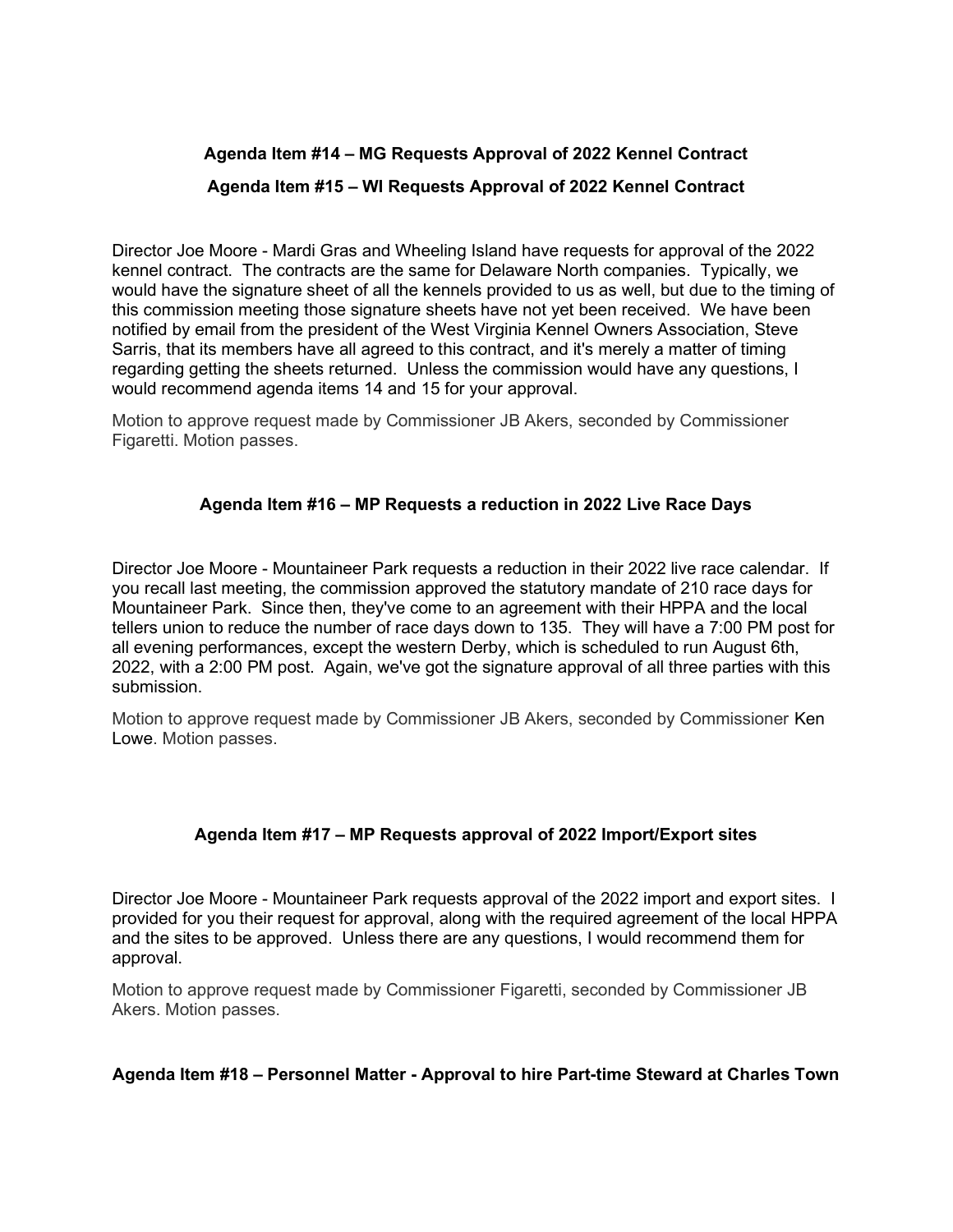Director Joe Moore - The approval to hire a part-time steward at Charles Town. This agenda item is related to longtime steward Danny Wright. Mr. Wright currently fills in for the racing commission as a contract vendor, while being a retiree of the state. Rather than pay him as a contract vendor, to more commonly get his payments out as regular employees do, it's my intent to get him in as a part-time employee of the racing commission.

Motion to approve request made by Commissioner JB Akers, seconded by Commissioner Figaretti. Motion passes.

## Agenda Item #19 – Personnel Matter - Approval to hire Part-time License Clerk at Charles Town

Director Joe Moore - The approval to hire a part-time license clerk at Charles Town. This is related to Donna Kercheval, who retired back in the fall. We have since hired a full-time license clerk at Charles Town. This request is to provide backup to that license clerk on a part time basis. Since they are collecting money and preparing deposits for our auditors, it's better for the individual to be an actual employee of the state. I would recommend we process Donna Kercheval as a part-time employee in the racing commission.

Motion to approve request made by Commissioner Figaretti, seconded by Commissioner JB Akers. Motion passes.

## Agenda Item #20 – Personnel Matter - Approval to Assign Chief Steward Classification - Charles Town

Director Joe Moore - I'm requesting that the commission officially assign the classification of Chief Steward to Denver Beckner, who has carried out the chief steward duties at Charles Town since Mr. Wright's retirement a year ago.

Motion to approve request made by Commissioner JB Akers, seconded by Commissioner Figaretti. Motion passes.

## Agenda Item #21 – Public Comments

Kathy Cooley - I just wanted to ask if anyone was aware of an invalid claim for a horse that I claimed on June  $28<sup>th</sup>$ . I haven't got any progress on it, and I'd like to know how long it's going be before I get the FOIA information documents that I requested.

Director Joe Moore - Miss Cooley submitted a FOIA to the racing commission yesterday, requesting documents related to her claim of a horse at Mountaineer Park. The racing commission staff is currently in the process of compiling those documents. By FOIA law the racing commission has five business days to respond to a FOIA request, either with the completed documents or with a notification that it will take more than the five days to fulfill the request.